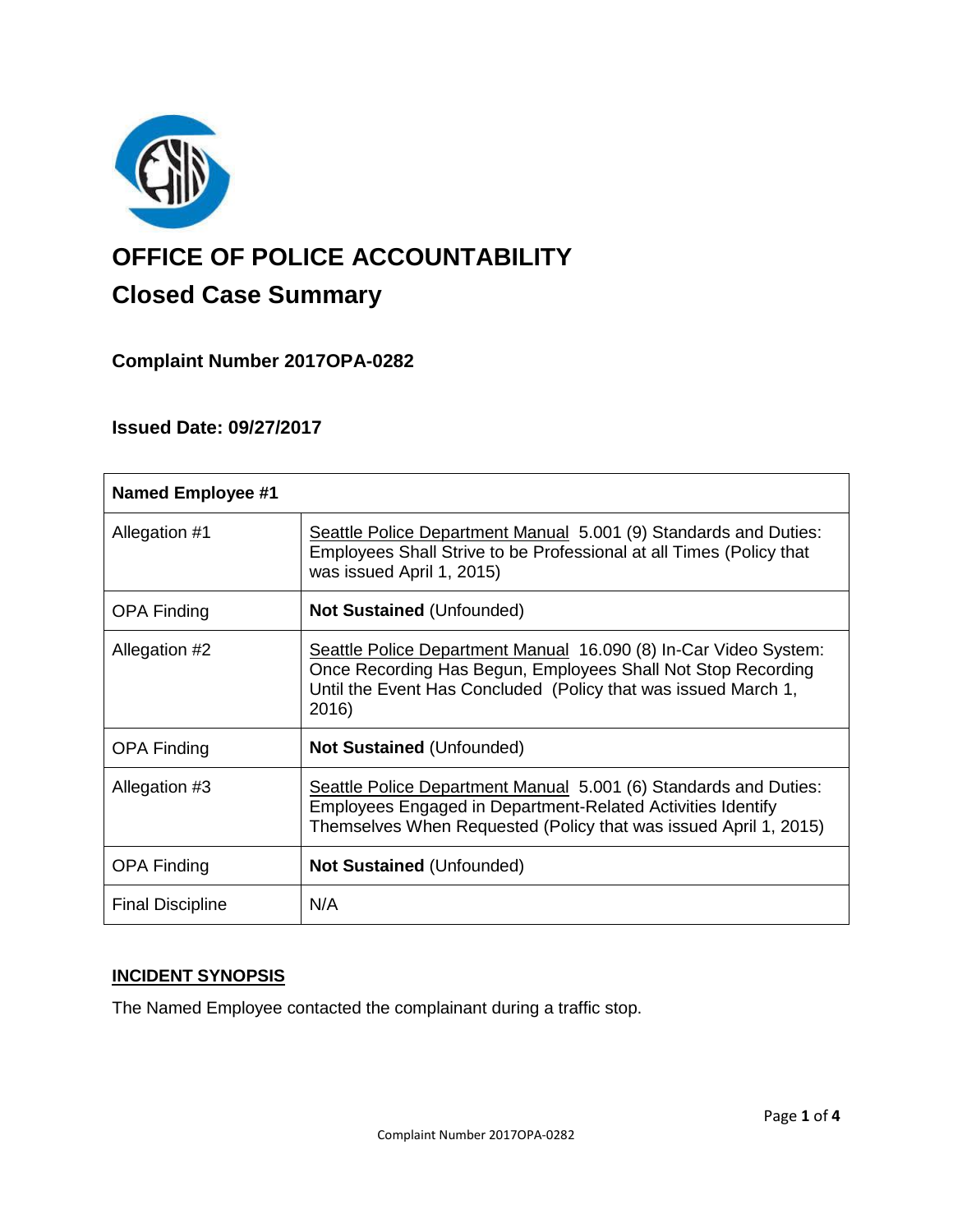#### **COMPLAINT**

The complainant alleged the Named Employee was unprofessional and did not immediately identify himself as an officer when contacting the complainant. The complainant also alleged the Named Employee appeared to be in a personal vehicle, was not completely dressed in uniform, had a non-uniform jacket covering his badge, did not inform her that she was being cited, and did not answer her when she asked what precinct he worked out of. OPA discovered during intake that the Named Employee's ICV stopped prior to the contact with the complainant in possible violation of SPD policy.

#### **INVESTIGATION**

The OPA investigation included the following actions:

- 1. Interview of the complainant
- 2. Search for and review of all relevant records and other evidence
- 3. Review of In-Car Video (ICV)
- 4. Interview of the SPD employee

#### **ANALYSIS AND CONCLUSION**

The complainant alleged that Named Employee #1 was unprofessional in his interaction with her during the stop. However, based on the OPA Director's review of the record, he found no evidence to support this assertion.

Notably, in her OPA complaint, the complainant indicated that she initially stated to Named Employee #1: "do you have some problem with a person changing lanes." When Named Employee #1 told the complainant that she had been in a right turn only lane, the complainant responded: "why the hell do you think I'm trying to change lanes." Even if the complainant was irritated with being stopped for a traffic infraction that she did not think was meritorious, both of these statements were aggressive and hostile. This was consistent with Named Employee #1's description of the complainant's demeanor during the stop. Moreover, Named Employee #1 stated, and the complainant admitted, that she made a profane gesture towards him, which prompted Named Employee #1's decision to make the traffic stop in the first place.

The video that was recorded by the complainant did not provide any evidence that Named Employee #1 acted unprofessionally during their interaction.

The complainant also indicated her frustration with the fact that Named Employee #1 did not notify her that she was going to be issued a citation. While it may have been best practice for Named Employee #1 to do so, the OPA Director did not find that this failure rose to the level of a violation of this policy.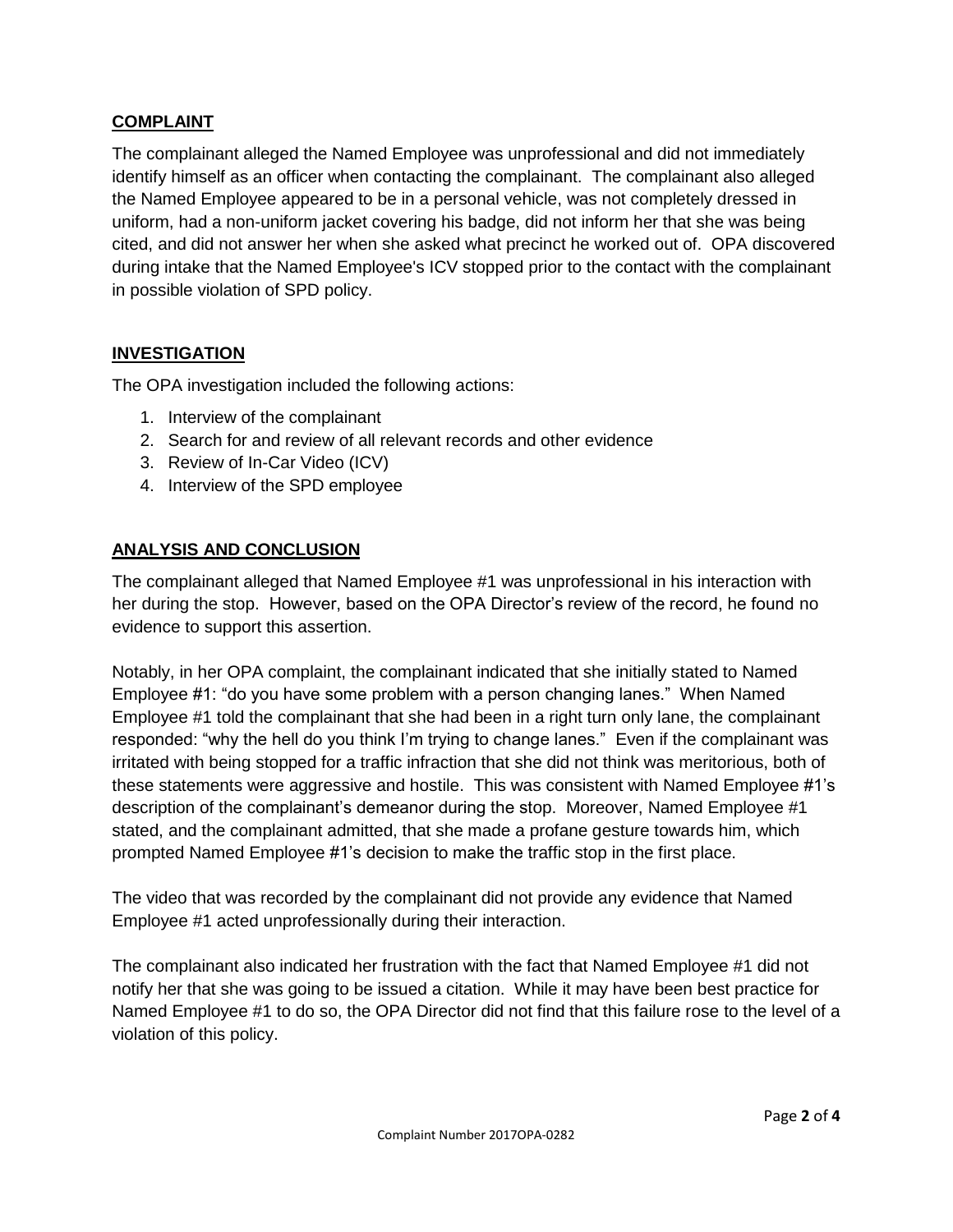During its intake, OPA discovered that Named Employee #1 might not have properly utilized his ICV as required by SPD Policy 16.090-POL-1(8); however, after further investigation, this allegation was ultimately deemed unfounded.

At the time of the incident, Named Employee #1 was driving a Department "speed van" that was not equipped with ICV. Accordingly, he could not have, and was not obligated to, use ICV to record his interaction with the complainant. Named Employee #1, after the fact, returned to the location of the citation to document the road and traffic conditions on ICV for the purpose of a possible later court proceeding. His usage of his ICV in this regard appeared to have been appropriate and consistent with policy.

SPD Policy 5.001-POL-9 requires SPD employees engaged in Department-related activities to identify themselves, including disclosing their names and serial numbers, when requested. The policy permits officers to provide an individual with a Department business card "to satisfy the request for information." The policy does not require officers to state what precinct they are assigned to. The policy further requires that sworn officers display their badges upon request.

When Named Employee #1 stopped the complainant's vehicle, he was wearing a non-SPD jacket over his uniform. Named Employee #1 explained at his OPA interview that his assignment that day was to utilize an unmarked vehicle to engage in photo enforcement of traffic laws. As such, given the nature of these duties, he wore a non-SPD jacket over his uniform. In her complaint to OPA, the complainant stated that when she asked Named Employee #1 to show her his badge, he opened his jacket and she was able to see it. Similarly, Named Employee #1, at his OPA interview, stated that he displayed his badge upon the complainant's request. In the video recording provided by the complainant, Named Employee #1's badge was visible. The OPA Director noted that, once he made the decision to make the stop and to approach the complainant's vehicle, it would have been advisable for Named Employee #1 to take the jacket off at that point in order to avoid the exact type of situation that occurred here. However, Named Employee #1's actions did not constitute a violation of policy.

The complainant further stated that she requested Named Employee #1 to tell her what precinct he worked at and Named Employee #1 failed to do so. At his OPA interview, Named Employee #1 stated that, in response to the complainant's request, he provided her with his SPD business card. This card contained Named Employee #1's name, serial number, assignment, and work location. The video of her interaction with Named Employee #1 established that the complainant did, in fact, ask what precinct Named Employee #1 worked at and Named Employee #1 did not respond to that statement. However, Named Employee #1 was not required by policy to indicate what precinct he worked at. Moreover, his business card, which he provided to the complainant consistent with policy, contained that information.